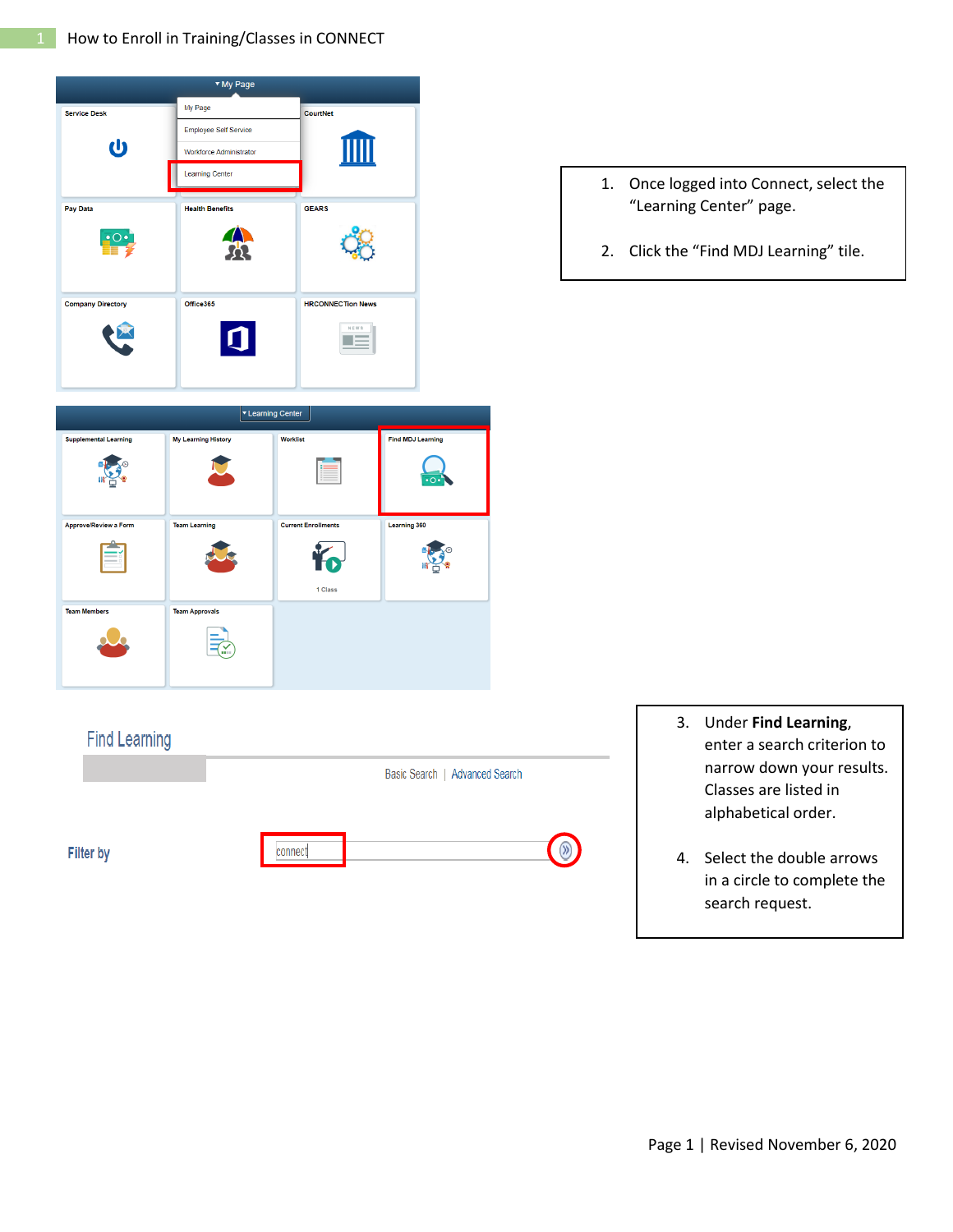| CONNECT: Employee Essentials (TE-EmpEssentials)                                                                     |             |                 |                   |               |       |                |  |
|---------------------------------------------------------------------------------------------------------------------|-------------|-----------------|-------------------|---------------|-------|----------------|--|
| ★ ★ ★ ★ ★ (0)                                                                                                       |             |                 |                   |               |       | Plan for Later |  |
| This half day course covers all of the essentials in CONNECT that are NOT related to time and absence. View Details |             |                 |                   |               |       |                |  |
| <b>Class Code</b>                                                                                                   | <b>Type</b> | <b>Duration</b> | <b>Start Date</b> | Location      | Price |                |  |
| TE-EmpEssentials-2018-<br>$02 - 26$                                                                                 | Classroom   | 3 Hrs           | 02/26/2018        | Annapolis, MD |       | Enroll         |  |
| TE-EmpEssentials-2018-<br>$02-28$                                                                                   | Classroom   | 3 Hrs           | 02/28/2018        | Annapolis, MD |       | Enroll         |  |
| TE-EmpEssentials-2018-<br>$03-05$                                                                                   | Classroom   | 3 Hrs           | 03/05/2018        | Annapolis, MD |       | Enroll         |  |
| TE-EmpEssentials-2018-<br>$03-07$                                                                                   | Classroom   | 3 Hrs           | 03/07/2018        | Annapolis, MD |       | Enroll         |  |

5. From the class menu, select the appropriate class you would like to enroll in and select **Enroll**.



6. The Review Information screen will populate with the class name and corresponding information for the class you wish to enroll in.

> If this is the correct class, select **Submit Enrollment**.

| <b>Review Information</b>                 |                                                                                                                                    |                           |                            | Return to Previous Page | Learning Home |
|-------------------------------------------|------------------------------------------------------------------------------------------------------------------------------------|---------------------------|----------------------------|-------------------------|---------------|
|                                           | This enrollment needs approval for CONNECT: Employee Essentials. This change in status will<br>be updated on the My Learning page. |                           |                            |                         |               |
|                                           | Class Name CONNECT: Employee Essentials                                                                                            |                           | Type Classroom             |                         |               |
|                                           | Class Code TE-EmpEssentials-2018-02-26                                                                                             |                           | <b>Contact MARY KELLER</b> |                         |               |
| Price Per Seat                            |                                                                                                                                    | Drop Charge --            |                            |                         |               |
| <b>Enrollment Status</b> Pending Approval |                                                                                                                                    | Confirmation Number 82061 |                            |                         |               |
|                                           | Start Date 02/26/2018                                                                                                              |                           | End Date 02/26/2018        |                         |               |
| Last Enrollment Date 02/20/2018           |                                                                                                                                    | Last Drop Date --         |                            |                         |               |
|                                           |                                                                                                                                    | Duration 3 Hrs            |                            |                         |               |

7. Upon successful enrollment you will receive the message:

> This enrollment needs approval for (Class Name). This change in status will be updated on the **My Learning Page**.

8. Select **Learning Home** to navigate back to your My Learning Page.